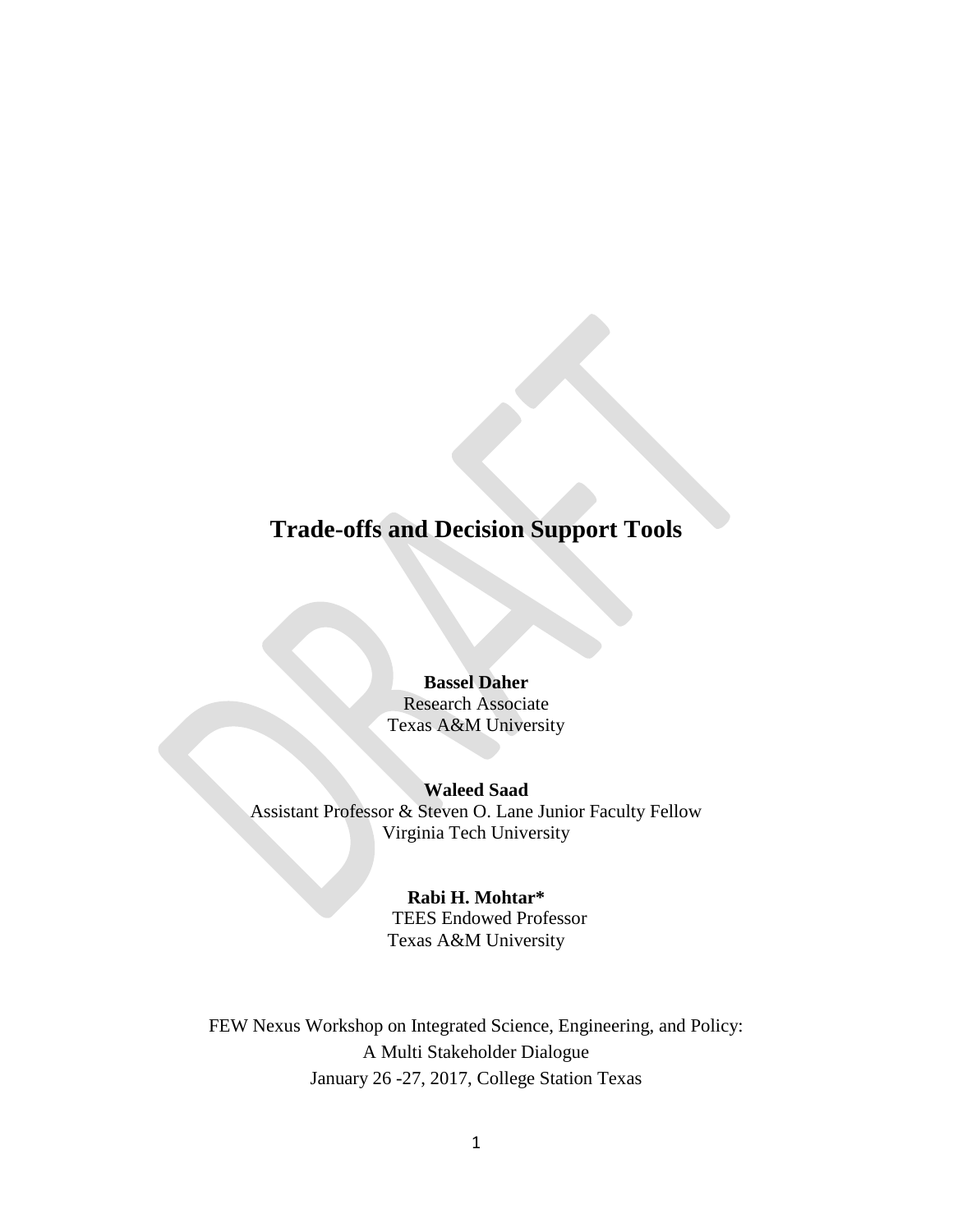#### **I- ABSTRACT**

At the time where decisions for addressing goals within water, energy, and food systems are becoming more tightly interconnected, given the wide spectrum of stakeholders with varying preferences, a greater need emerges for tools which assess the trade-offs among possible future trends. Through the use of integrated resource analytics, such tools would produce trade-off assessments which play a role in catalyzing dialogue among those decision makers. A large number of assessment tools which address specific angles of the WEF Nexus exist. Nevertheless, various challenges exist including matching the appropriate tool, or set of tools, with the different nexus hotspots, the ability to customize existing tools to fit local specificities, compatibility of collected data with the needs of integrative nexus assessment tools, and evaluating these assessments through incorporating stakeholder input and providing guidance forward for solution implementation.

**KEYWORDS:** trade-offs, integrative assessments, decision making, resource allocation and planning, sustainability evaluation, dialogue

2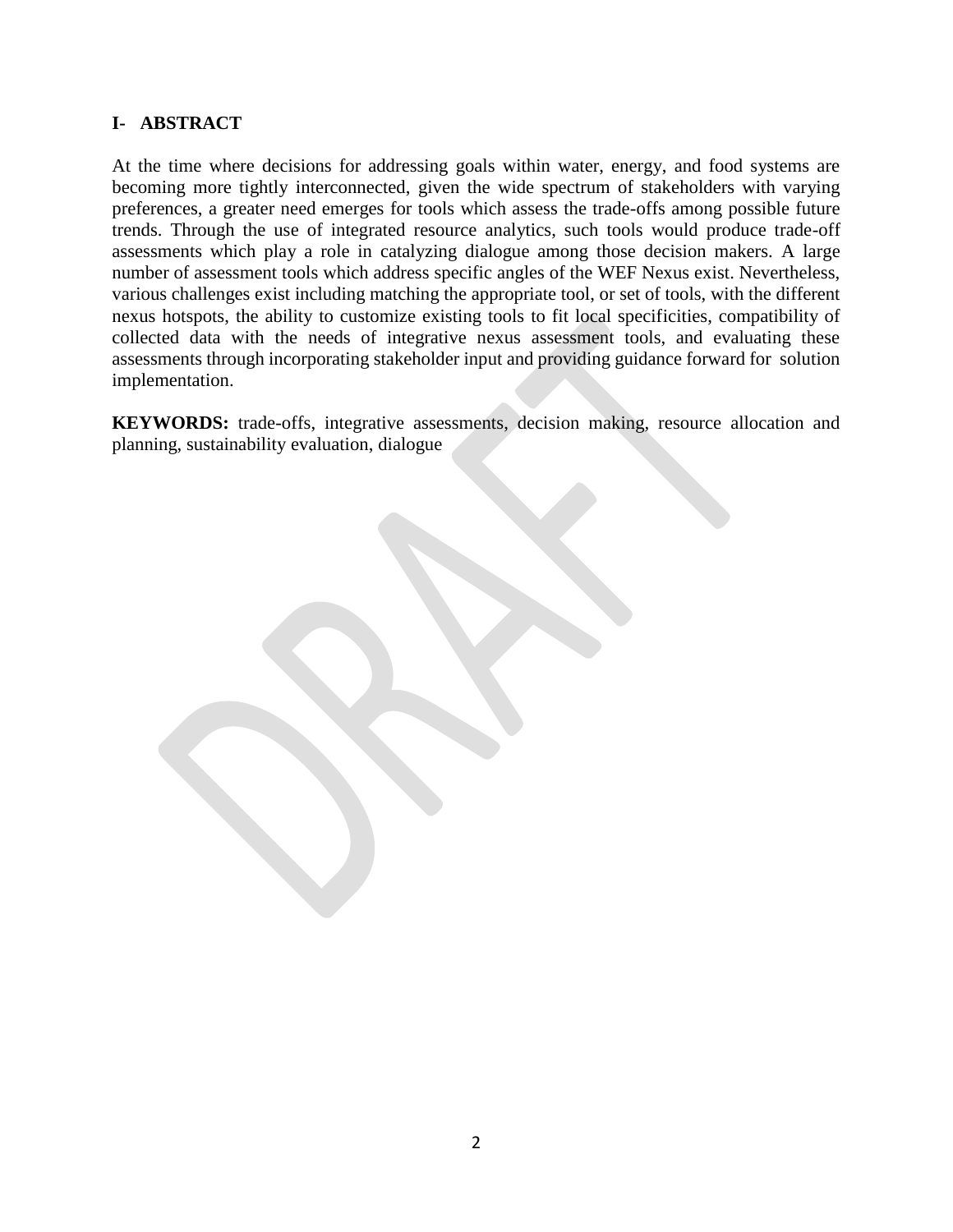## **II- INTRODUCTION**

The FEW nexus will face many intertwined social, engineering, and economic considerations, that cut across the three, highly heterogeneous landscapes of energy, food, and water. Within this heterogeneous landscape, there is a need for new analytical tools that can be used to model, analyze, and optimize the decision making processes of stakeholders, as well as the overall operation of the nexus nodes, in terms of resource allocation, system optimization, and resilience.

The following are examples of sample critical questions at different scales:

#### **National Scale**

What is the impact of increased food subsidies on national water security?

#### **Global Scale**

What is the extent of impact of allocating corn for ethanol production in major corn producing countries, on food prices globally?

#### **Urban City Scale**

What are the implications of promoting water reuse for urban agriculture on food security?

#### **Farm Scale**

How would policies set to incentivize farmers to produce more food impact water quality?

#### **Business/Industry Scale**

**-** What are the implications of investing in water efficient technologies on the long term sustainability of the business operations?

This review will specifically:

- 1) Address the key challenges and major research questions associated with improving our understanding of the nature of needed assessments and the current state of the science
- 2) Identify data and knowledge gaps which need to be addressed by the scientific community
- 3) Identify potential transformative technological, community based, and policy solutions for this field of research
- 4) Highlight the impact of further expansion of such research on science and society

#### **III- KEY CHALLENGES/RESEARCH QUESTIONS**

The growing need for integrative assessments resulting from a greater acknowledgement to the tight interconnectedness between water, energy, and food challenges, has led to the development of a large number of WEF Nexus tools.

Critical questions addressing different WEF Nexus hotspots vary across scales, and across various stakeholders within the same scale. Different tools address different questions at specific scales. Those questions could be at a national, regional, global, city, farm, or business/industry level. At the national scale, different stakeholders would include ministries of agriculture, water, energy, economics, and environment, for example. All of those would need to be considered while studying a new national water strategy. Decision made at a farm scale, would include farmers,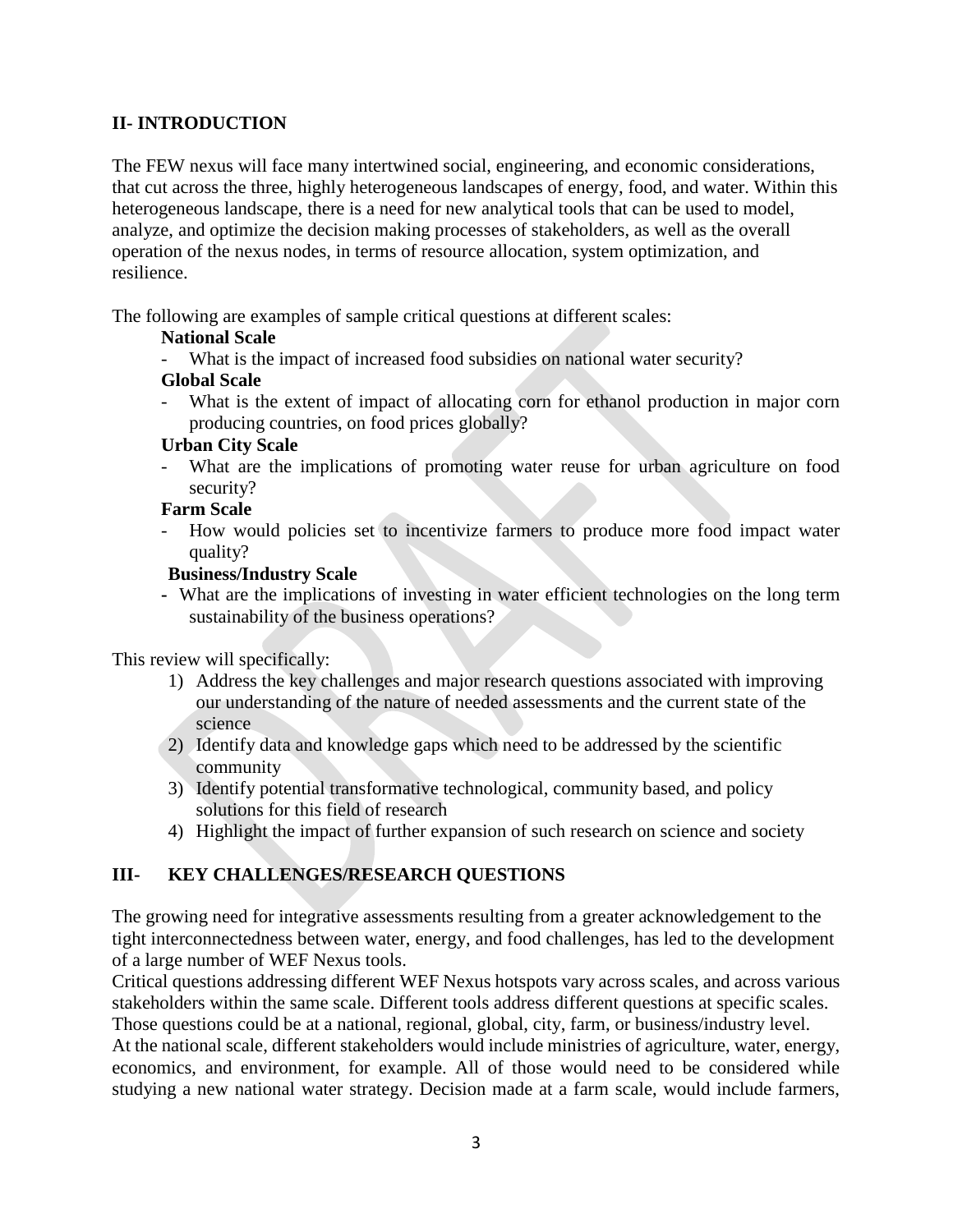water utility companies, environmental protection agencies, and land commissioner, as another example.

While there is a need to identify the proper analytics to address a water-energy-food nexus hotspot, a key challenge lies in identifying the criteria upon which resulting assessments are evaluated and communicated with stakeholders, in order to catalyze a dialogue over trade-offs.

In the following are some thoughts of such questions and overall challenges:

#### **Overall Research Questions**

- At what scale and complexity do we need to model? What is the appropriate resolution in which assessments could be effectively communicated with different decision makers?
- What analytical and trade-off tools need to be used for simulating and evaluating different scenarios of resource allocation, climate change, population growth, drought, different water sources and technology choices?
- How could approaches for resource allocation assessments be evaluated?
- How could stakeholders' input be incorporated as part of the criteria for scenario evaluation?
- What are ways to address the lack of coherence, or competition, between different decision making entities across sectors and scales? How could that be factored into the assessment of scenarios being evaluated?

In this context, there exists a number of key decision making challenges that cut across the various scales identified in Section II:

- At a national scale, governmental agencies must interact and work together in an effort to provide subsidies, improve FEW resource security, and bring together stakeholders across food, energy, and water.
- At a global scale, there is a need to understand how global policies (e.g., environmental policies) can in fact impact the national scale policies and subsidies, as well as the efforts to create national-scale FEW nexuses.
- **At an urban city scale**, beyond policy making decisions that occur within the city, there is a need to understand how resources can be allocated across water, energy, and food systems, while being cognizant of the upper-scale policies and decisions. impact global
- **At a farm scale**, tools are needed to analyze how farmers can or might react to the higherlevel decisions done at national and city scale, while also investigating the impact of such decisions on the actual production of the farms.
- **At the business/industry scale**, there is a need to analyze the economic decision making processes of the players, in an effort to study the new market opportunities that arise from the FEW nexus vision, as well as how those markets can be affected by the decisions at the various other scales.

## **IV-DATA/KNOWLEDGE GAPS**

Some of the most common data gaps and challenges within the water-energy-food nexus modeling community include the following:

- Lack of interlinkages data. The majority of available data is disciplinary. Data at the interface between different disciplines is still not as developed.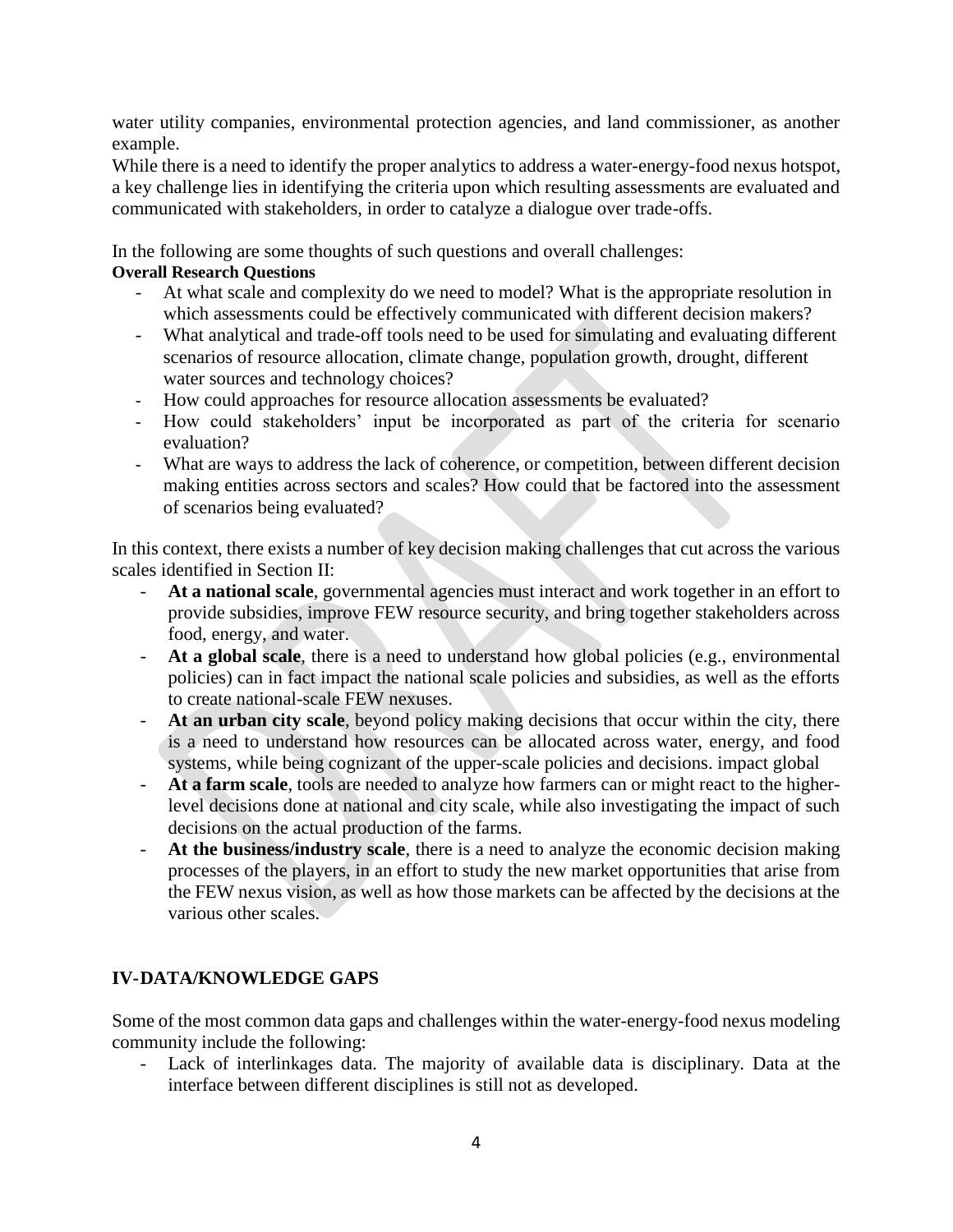- Data within private sector/within specific industries could be more challenging than others for the research community to have access to; energy data for example.
- Incompatibility of collected disciplinary data with nexus tool needs, and the lack of coherence and compatibility of data across different scales
- Lack of sufficiently "nexus trained" professionals (lack of institutional capacity) to work with nexus assessment tools.

#### **V-POTENTIAL TRANSFORMATIVE SOLUTIONS NEEDING MORE RESEARCH**

By inspecting the aforementioned challenges, from a decision making perspective, one can identify one common denominator – large-scale interdependencies between the decision making processes that exist within each scale and across scales. Such interdependent decisions must be mathematically analyzed, so as to organize the seemingly chaotic and complex environment that arises from the FEW nexus. To this end, game theory [1] provides a formal analytical framework with a set of mathematical tools to study the complex interactions among rational decision makers whose goals, actions, and objectives are interdependent. Throughout the past decades, game theory has made revolutionary impact on a large number of disciplines ranging from engineering, economics, political science, philosophy, or even psychology [1]. More recently, game-theoretic tools have become prevalent in the analysis of engineering systems, such as wireless networks [2] and smart energy systems [3]. Within the FEW nexus, game-theoretic tools can be used to analyze decision making at two key levels: technology and policy governance, as follows:

- **Technology:** From a technology perspective, game-theoretic tools can be used to model how resources can be efficiently allocated across the FEW nexus. In such games, the players will be individual nodes at the production, distribution, and consumption levels of a nexus and the actions will essentially pertain to the amount of resources a node requires, distributes, or produces. Both non-cooperative and cooperative game models are applicable in this context. Non-cooperative solutions would better model scenarios in which individual system nodes have no means of coordinating their strategies, while cooperative models can be suitable to analyze how one can pool resources across interdependent nodes that have a means to coordinate their system parameters. Another promising framework for resource allocation is that of matching theory [4]. Matching theory is a Nobel-prize winning theory that allows understanding how to match resources across two sets of distinct players. Within the FEW nexus, matching games can be used to match resource production to resource consumption, in a stable and efficient manner. Overall, from a FEW nexus technology perspective, gametheoretic frameworks will provide analytical approaches that can shed light on how distributed resource allocation can efficiently occur in the FEW nexus across possibly heterogeneous types of actors/nodes. In addition, such game-theoretic solutions can be useful to enhance the resilience of the resources allocation processes of the nexus and their response to potential failures.
- **Policy/governance:** Game theory is a natural framework to model interactions between stakeholders. Within the FEW nexus, such interactions can occur at multiple scales, as previously mentioned. The key objectives here are to: a) identify economic, political, and regulatory actors, their interactions, and their cumulative effects on the overall FEW nexus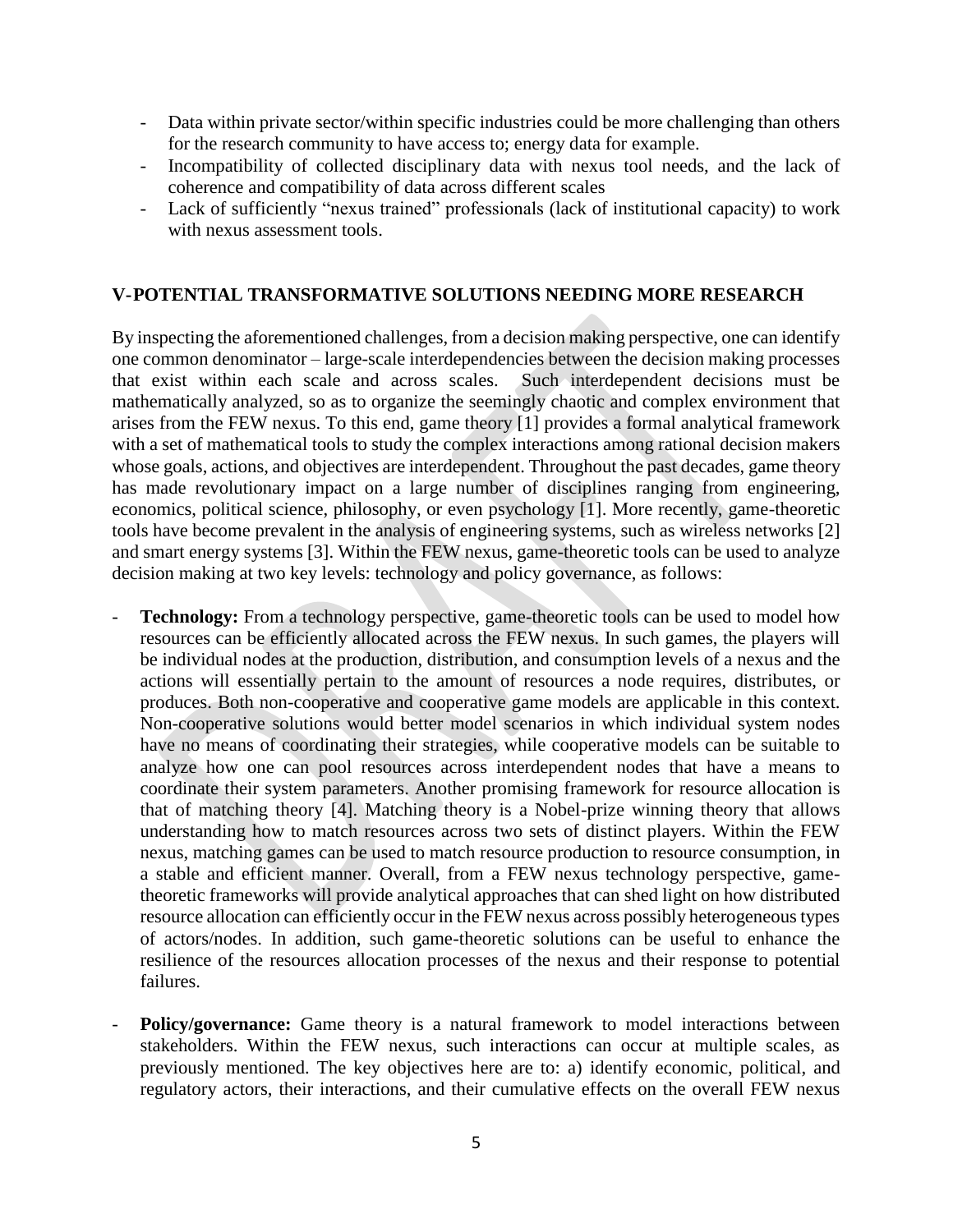system, b) understand what type of subsidies can be provided at different scales to bring together FEW stakeholder (an example on the use of game-theoretic approaches for analyzing subsidies can be found in [5]), c) design incentive mechanisms that can promote cooperation between stakeholders and that can positively impact the technological landscape of the nexus, and d) provide policy recommendations that can render the FEW nexus more efficient, resilient, and environmentally sensitive.

#### **VI-IMPACT ON SCIENCE AND SOCIETY**

Improving the developed nexus analytics and trade-off assessment tools, would allow us to be better prepared for addressing interconnected resource challenges. It would allow policy makers to have the information needed to make informed decisions and put incentives in place to push towards sustainable future resource allocation. Realizing the need for use of such tools and analysis would also create a push toward building scientific and institutional capacities for professionals who could need to carry forward those assessments and communicate them with different stakeholders. It would also further create a more pressing need for collecting different kinds of interlinkages data that are currently not being collected.

While game theory has a broad range of tools that can address the aforementioned problems, a number of key challenges must be addressed:

- **Utility design:** Game-theoretic constructs typically rely on individual utility/objective functions that are defined per player. Within the FEW nexus, such utility designs must directly stem from practical considerations of the FEW nexus as well as from the data. To design such realistic, data-driven utility functions, one must overcome the data gaps identified in Section IV.
- **Multi-scale and dynamic nature of the nexus:** As outlined previously, the FEW nexus will have agents interacting at multiple scales and the system will dynamically evolve over space and time. As such, there is a need for new game-theoretic models that can inherently integrate multiple timescales in the decision making processes. Here, notions of stochastic games [1] can be useful to capture the spatio-temporal FEW dynamics that can evolve over time. Moreover, to practically capture decisions at multiple timescales, such stochastic game constructs can be merged with emerging game-theoretic frameworks such as multi-game solutions [6] and multiresolution games [7], which enable the analysis of the co-existence of multiple, interdependent games, at different scales.
- **Models of spatio-temporal interdependencies:** To create realistic game-theoretic decision making models, there is a need to properly model the spatio-temporal interdependencies across the FEW nexus. Such interdependencies can be technological (e.g., dependence between infrastructure nodes) or policy-oriented (e.g., which actors truly impact each other). Here, one can combine game theory with tools from graph theory, such as the notion of temporal network analysis [8], that can help identify interdependencies across time and space, which can then be fed into game-theoretic constructs for analysis of the decision making processes.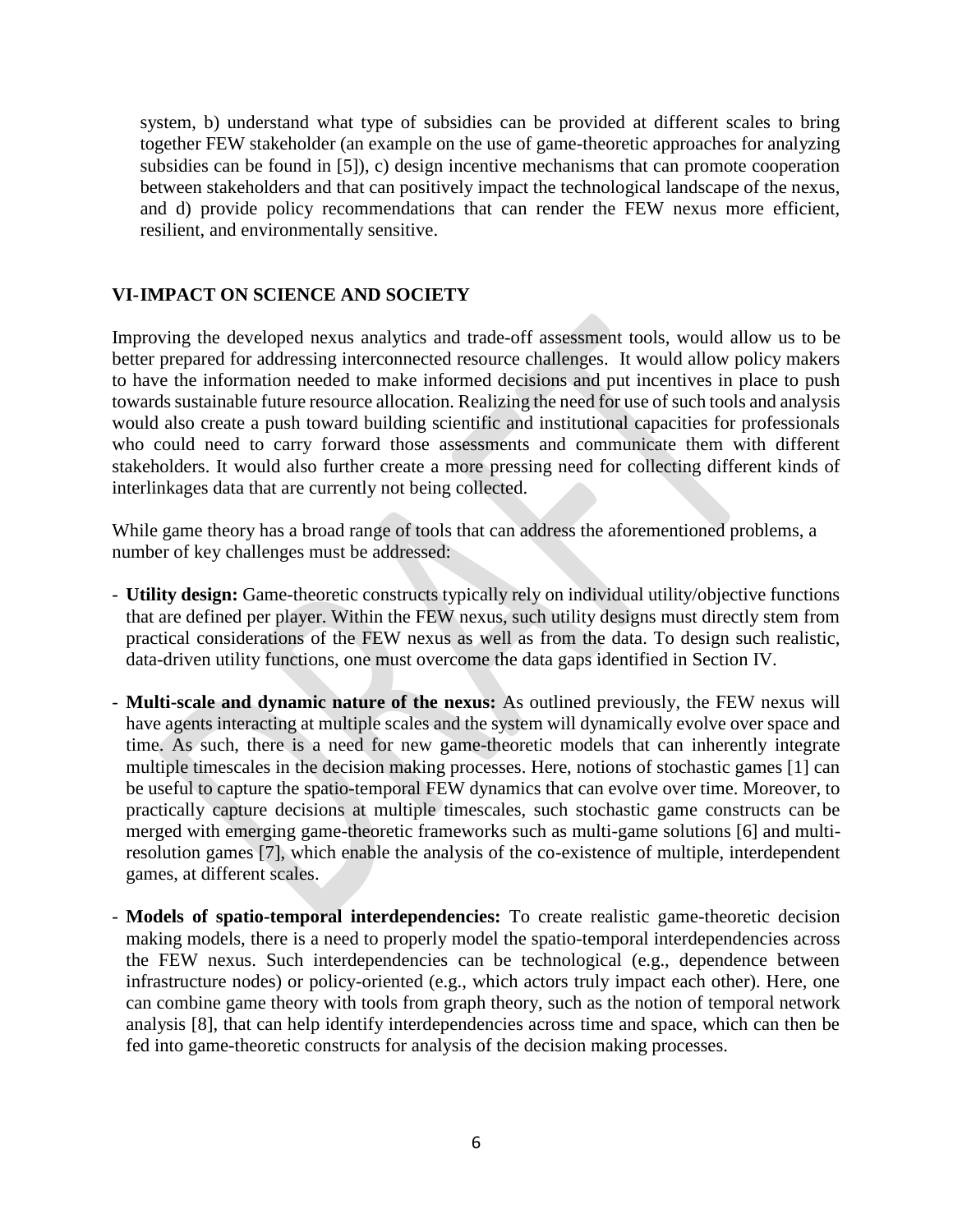#### **VII- CONCLUSIONS**

No one tool is able to address the complexities of the different nexus challenges across scales and stakeholders. Based on an identified critical questions and stakeholders associated with it, a tool or suite of tools could be prescribed or customized to perform the required assessments. A better understanding and quantification of the interconnections between different resource systems, as well as the interactions among various involved players, would improve the value of the developed assessments and proposed solutions. Moving forward, there needs to be a push for collecting data that is in sync with the assessment needs and the tools needed for those. There also needs to be further incentivisation for building capacity in the quantifying, analysis, modeling, and communicating the water-energy-food nexus challenges among both the scientific and policy making communities.